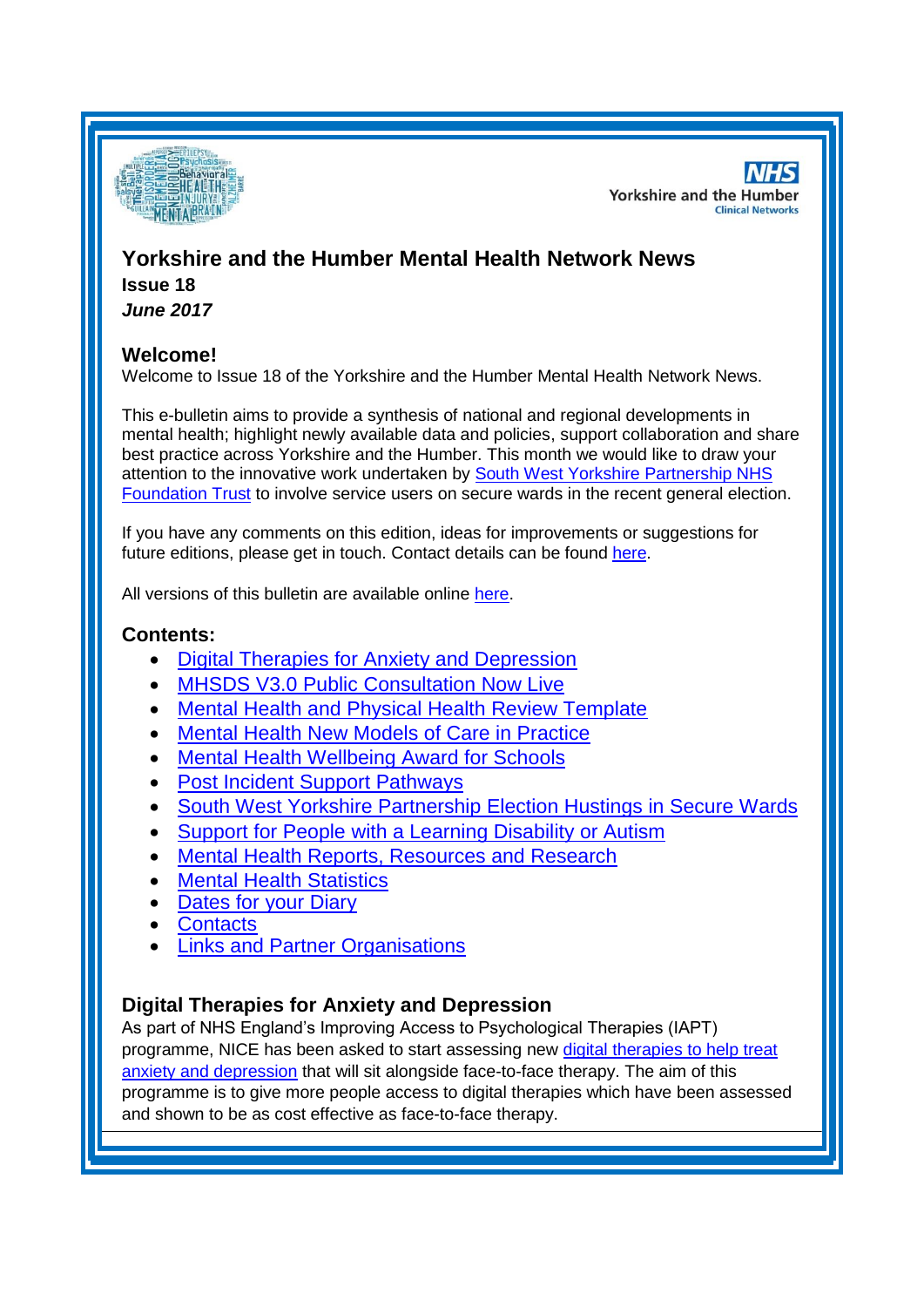## <span id="page-1-0"></span>**MHSDS V3.0 Public Consultation Now Live**

A request for changes to the SCCI0011 Mental Health Services Data Set (MHSDS) information standard has been submitted to the Data Coordination Board (DCB) by the Community and Mental Health Team (CMHT) at NHS Digital.

As part of the development and assurance process for the MHSDS NHS Digital has opened a public consultation to seek feedback on the proposed changes. The consultation is live and can be accessed [here.](https://nhs-digital.citizenspace.com/community-and-mental-health/mhsds-v3/?_cldee=YW5kcmV3LmNsYXJrZTE0QG5ocy5uZXQ%3d&recipientid=contact-5a0ca5c216e84dff9548c3b84b1bcb73-2022918d1d3f469b8d7438911f7b7bd0&esid=3d64a892-1a5b-e711-810b-5065f38bd5b1&urlid=0) The consultation will close on Sunday 16 July.

## <span id="page-1-1"></span>**Mental Health and Physical Health Review Template**

The Yorkshire & Humber Academic Health Science Network (AHSN) has led a project to develop and scale up the 'Bradford Physical Health Review Template', which seeks to improve the quality of health checks for people with a serious mental illness (SMI).

The template has been made available on a number of clinical systems and supports healthcare professionals to identify patients with conditions including high blood pressure, diabetes and cardiovascular problems.

An independent health economics evaluation has shown potential cost savings in the Yorkshire and Humber region alone are estimated to be £11.3 million over the next 10 years through use of the template.

To find out more about the template click [here](https://www.youtube.com/watch?v=hvPyrpbEqhQ) to view a video. An eLearning module is also available [here.](http://www.yhahsn.org.uk/new-elearning-package-launched/)

## <span id="page-1-2"></span>**Mental Health New Models of Care in Practice**

A vanguard in Cambridgeshire and Peterborough has focused on helping people who are experiencing mental health crisis and demonstrating how, with the right support, they can get the help they need at home or in the community and avoid a trip to A&E. To read more about this new model of care click [here.](http://www.nhsconfed.org/resources/2017/06/new-models-of-care-in-practice-cambridgeshire-and-peterborough-ccg)

Additionally, the vanguard in North East Hampshire and Farnham has focussed on bringing local primary, community, acute, mental health and social care services together to work as one team to keep the local population healthier. To read more about this new model of care click [here.](http://www.nhsconfed.org/resources/2017/06/new-models-of-care-in-practice-north-east-hampshire-and-farnham)

## <span id="page-1-3"></span>**Mental Health Wellbeing Award for Schools**

From September 2017 a new [Wellbeing Award for Schools](https://www.ncb.org.uk/news-opinion/news-highlights/award-scheme-recognises-schools-building-better-mental-health) will recognise outstanding work being done to promote mental health and wellbeing within school communities across England. This new award will recognise schools that embed a culture which values the happiness and emotional welfare of all its pupils. To find out more and to register for the awards click [here.](https://www.optimus-education.com/services/awards/wellbeing-award-schools)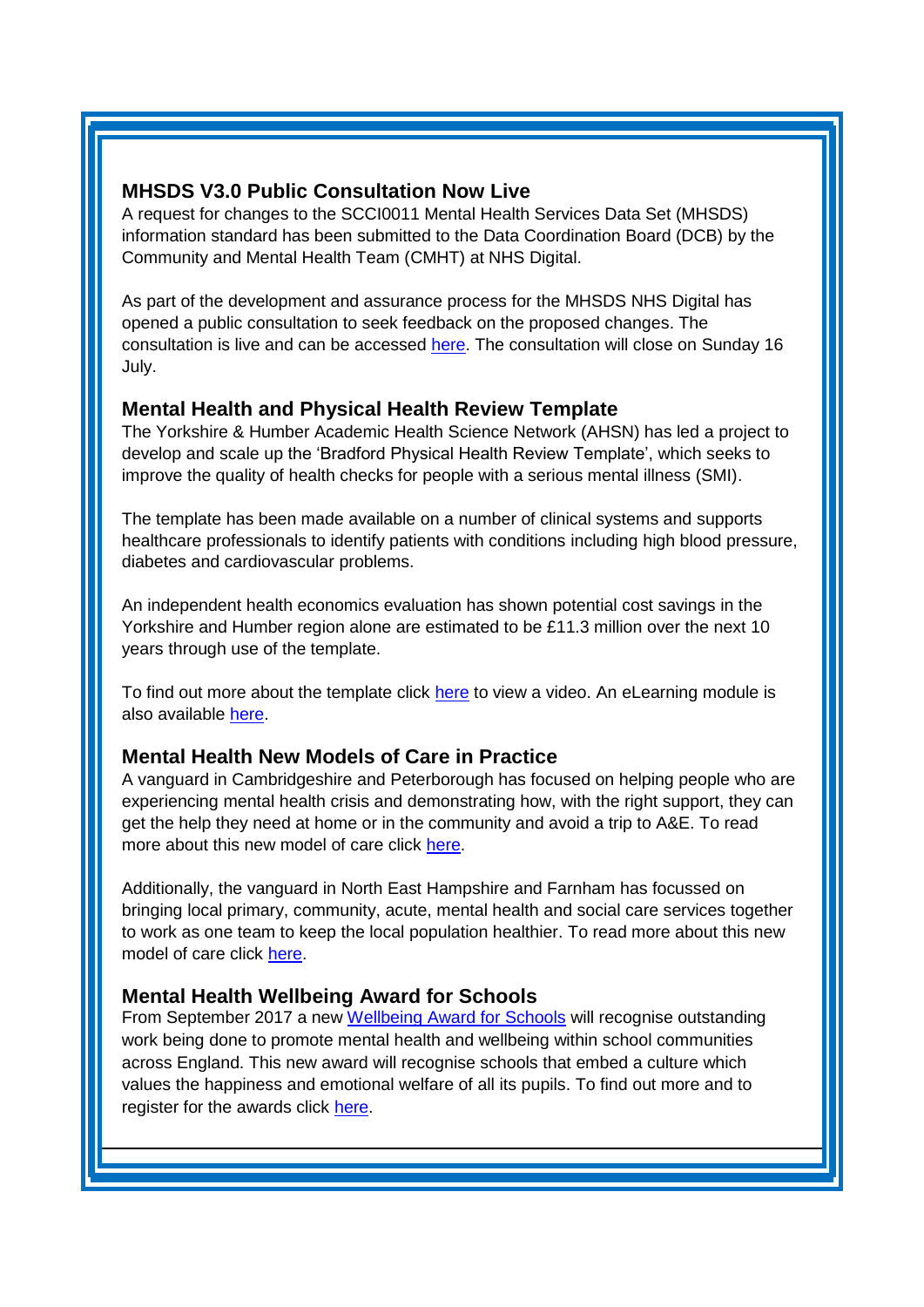## <span id="page-2-1"></span>**Post Incident Support Pathways**

The London Clinical Networks have developed Post-Incident Support Pathways for Adults [and Children and Young People](http://www.londonscn.nhs.uk/networks/mental-health-dementia-neuroscience/mental-health/responding-to-terrorist-attacks-pathways-and-guidance/) following the recent attacks in both Manchester and London. The pathways aim to help services and communities respond to the needs of those people who are experiencing distress and the responses from services and the wider community that are most likely to be helpful.

# <span id="page-2-0"></span>**South West Yorkshire Partnership Election Hustings in Secure Wards**

South West Yorkshire Partnership NHS Foundation Trust have undertaken a fantastic piece of work to ensure service users and staff on forensic wards were able to actively participate in the recent general election, by hosting candidates standing in the 2017 general election for a hustings with service users and staff.

Prospective MPs representing all of the parties standing in the local constituency took the opportunity to come to Newton Lodge, a mental health secure unit in Wakefield, to campaign and meet service users. Topics discussed included mental health funding, taxes, the impact of Brexit and national security.

This event gave service users the opportunity to hear about the policies being put forward by the politicians and also gave them support in how to register to vote.

To find out more about this excellent piece of work click [here.](http://www.southwestyorkshire.nhs.uk/news/articles/2017/06/general-election-comes-newton-lodge/?utm_content=buffer65dba&utm_medium=social&utm_source=twitter.com&utm_campaign=buffer)

# <span id="page-2-2"></span>**Support for People with a Learning Disability or Autism**

NHS England has announced that patients with a learning disability, autism or both are set to benefit from over £10 million investment to help them lead more independent lives, closer to their friends and family. The funding will support fourteen local Transforming Care Partnerships to work with service users and providers to develop new, high-quality, community services for people in their area. To find out more about the investment click [here.](https://www.england.nhs.uk/2017/06/nhs-england-to-invest-in-building-the-right-support-for-people-with-a-learning-disability/)

## <span id="page-2-3"></span>**Mental Health Reports, Resources and Research Reports**

The Mental Health Alliance has published [A Mental Health Act Fit for Tomorrow: An](https://www.rethink.org/get-involved/campaigns/mental-health-act-survey)  [Agenda for Reform.](https://www.rethink.org/get-involved/campaigns/mental-health-act-survey) The report presents the results of a survey of 8000 people to identify the principles that could underpin a new Mental Health Act and recommends that the Government should set out clear terms of reference and a timetable for a fundamental review of the Act.

Public Health England has recently released [Health Behaviour in School Age Children](https://www.gov.uk/government/publications/health-behaviour-in-school-age-children-hbsc-data-analysis)  [\(HSBC\).](https://www.gov.uk/government/publications/health-behaviour-in-school-age-children-hbsc-data-analysis) This thematic analysis explores the rising trend of poorer emotional wellbeing in young people as well as covering issues around self-harm and cyberbullying.

Localis has published [A Healthy State of Mind: Improving Young People's Mental](http://www.localis.org.uk/research/a-healthy-state-of-mind-improving-young-peoples-mental-fitness/)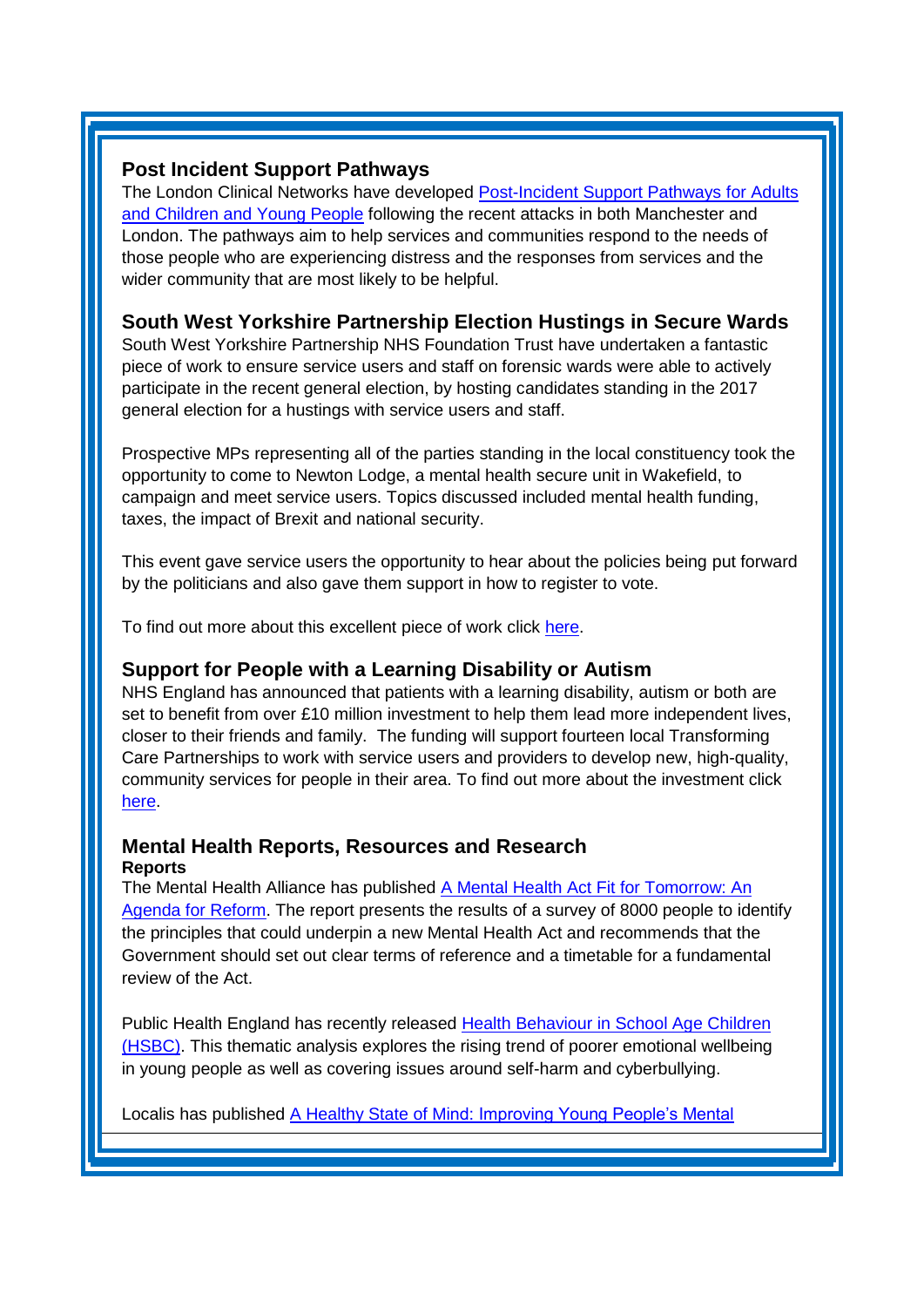[Fitness.](http://www.localis.org.uk/research/a-healthy-state-of-mind-improving-young-peoples-mental-fitness/) This report argues for the reform of the mental health system to provide greater support for the majority of young people who will not receive treatment from specialist CAMHS whilst ensuring those in urgent need of clinical intervention receive immediate help.

The National Childbirth Trust (NCT) has published [The Hidden Half: Bringing Postnatal](https://www.nct.org.uk/get-involved/campaigns/hidden-half)  [Mental Illness Out of Hiding.](https://www.nct.org.uk/get-involved/campaigns/hidden-half) The report shows the results of a survey conducted with 1000 women who had recently had a baby. The report found that half had a mental health or emotional problem postnatally or during pregnancy but felt unable to access help.

#### **Resources**

The Royal College of Psychiatrists has published an interactive map showing whether CCGs have met the national [Mental Health Investment Standard.](http://www.rcpsych.ac.uk/usefulresources/ccgsfailingtomeetnational.aspx) It looks at the spending of 203 CCGs across England and found that 29 (14.3%) are not meeting the standard set by NHS England for 2017/18.

The Department of Health and the Department of Education has announced that teachers in secondary schools around the country will take part in a [new training](https://www.gov.uk/government/news/secondary-school-staff-get-mental-health-first-aid-training)  [programme](https://www.gov.uk/government/news/secondary-school-staff-get-mental-health-first-aid-training) to help them identify and respond to early signs of mental health issues in children. They will receive practical advice on how to deal with issues such as depression and anxiety, suicide and psychosis, self-harm, and eating disorders.

## <span id="page-3-0"></span>**Mental Health Statistics**

The following statistics have recently been released please click on the links to review further:

- <span id="page-3-1"></span>[Learning Disabilities Health Check Scheme, England:](http://www.content.digital.nhs.uk/catalogue/PUB24110) Quarter 3, 2016-17
- [Learning Disability Services Monthly Statistics](http://www.content.digital.nhs.uk/catalogue/PUB24101) Commissioner Census (Assuring Transformation): April 2017
- [Learning Disability Services Monthly Statistics](http://digital.nhs.uk/catalogue/PUB30007) Commissioner Census (Assuring Transformation): May 2017
- [Mental Health Services Monthly Statistics:](http://digital.nhs.uk/catalogue/PUB30000) Final March 2017
- [Out of Area Placements in Mental Health Services:](http://www.content.digital.nhs.uk/catalogue/PUB24121) April 2017
- [Psychological Therapies: Reports on the use of IAPT Services,](http://www.digital.nhs.uk/catalogue/PUB30006) England: Final March 2017and Quarter 3, 2016-17

## **Dates for your Diary**

**Yorkshire and the Humber Mental Health Network Events:**

- Tuesday 11 July 2017, 10:00-16:00, **Mental Health Masterclass**, Cloth Hall, Leeds. To book your place click [here.](https://www.eventbrite.co.uk/e/mental-health-masterclass-tickets-34821818998)
- Thursday 20 July 2017, 10:00-15:30, **IAPT PBR Event**, The Studio, Leeds. To book your place click [here.](https://www.eventbrite.co.uk/e/iapt-payment-by-results-pbr-workshop-tickets-34967951083)
- Tuesday 26 September 2017, 10:00-15:30, **Yorkshire and the Humber Senior**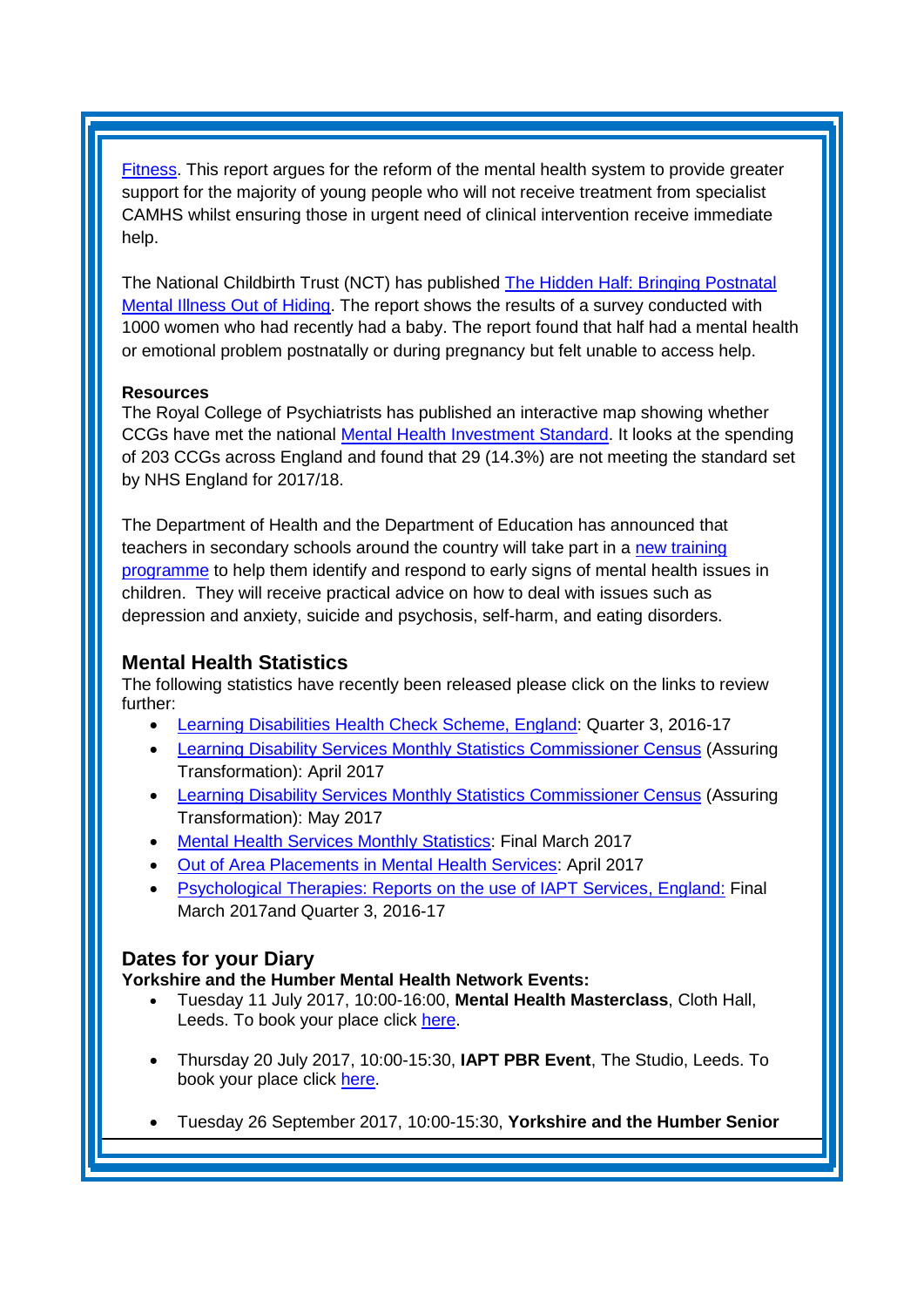#### PWP Network, The Met Hotel, Leeds. To book your place email **[Sarah Boul.](mailto:sarah.boul@nhs.net)**

- Wednesday 27 September 2017, 13:00-16:30, **Yorkshire and the Humber Liaison Mental Health Network**, Oxford Place Centre, Leeds. To book your place click **[here](https://www.eventbrite.co.uk/e/yorkshire-and-the-humber-liaison-mental-health-network-meeting-tickets-34572375907)**.
- Wednesday 4 October 2017, 10:00-15:30, **Yorkshire and the Humber IAPT Providers Network**, Oxford Place Centre, Leeds. To book your place email [Sarah](mailto:sarah.boul@nhs.net)  [Boul.](mailto:sarah.boul@nhs.net)
- Thursday 2 November 2017, 13:30-16:30, **Yorkshire and the Humber EIP**  Network, Oxford Place Centre, Leeds. To book your place email **Sarah Boul.**

#### **Other Events:**

**SafeTALK Course**, which aims to teach participants four basic steps to recognise if someone is having thoughts of suicide and how to connect them with resources that can help. Available on various dates throughout 2017.

#### **For further information, and to check course availability, email: [wdu@york.gov.uk](mailto:wdu@york.gov.uk) or visit the website [here.](http://www.yorkworkforcedevelopment.org.uk/)**

- Monday 3 July 2017, 10:00-17:00, **Achieving the 5 Year Forward View in Perinatal Mental Health Services**, De Vere West One, London. To book your place click [here.](http://www.healthcareconferencesuk.co.uk/event/1081) NB: There is a cost to attend this event.
- Thursday 6 July 2017, 09:00-14:00, **Social Work in Mental Health Settings: Roles and Tasks**, Conference Suite, University of York, York. To book your place email: [spsw-mrc@york.ac.uk](mailto:spsw-mrc@york.ac.uk)
- Tuesday 11 July 2017, 08:30-14:30, **Yorkshire & Humber Digital Health & Wellbeing Ecosystem**, The Royal Hotel, Hull. To book your place click [here.](https://www.eventbrite.co.uk/e/yorkshire-humber-digital-health-wellbeing-ecosystem-7th-meeting-tickets-34716741709)
- Tuesday 18 July 2017, 10:00-16:00, **Personal Health Budget Essentials**, Macdonald Manchester Hotel & Spa, London Road, Manchester. To book your place click [here.](https://www.events.england.nhs.uk/events/4585/personal-health-budgets-essentials-manchester)
- Thursday 20 July 2017, 10:00-16:00, **FREE One Day Suicide Awareness Training**, Park Plaza, Leeds. To book your place click [here.](https://www.eventbrite.co.uk/e/free-one-day-suicide-awareness-training-tickets-34663501466)
- Wednesday 30 August 2017 Sunday 3 September 2017, **20th ISPS International Congress in the United Kingdom**, Liverpool (venue to be confirmed). To book your place click [here.](http://www.isps2017uk.org/)
- Wednesday 27 September 2017, 09:30-16:30, **Suicide Bereavement: Looking Forward Instilling Hope**, The Odeon, Manchester. To book your place email